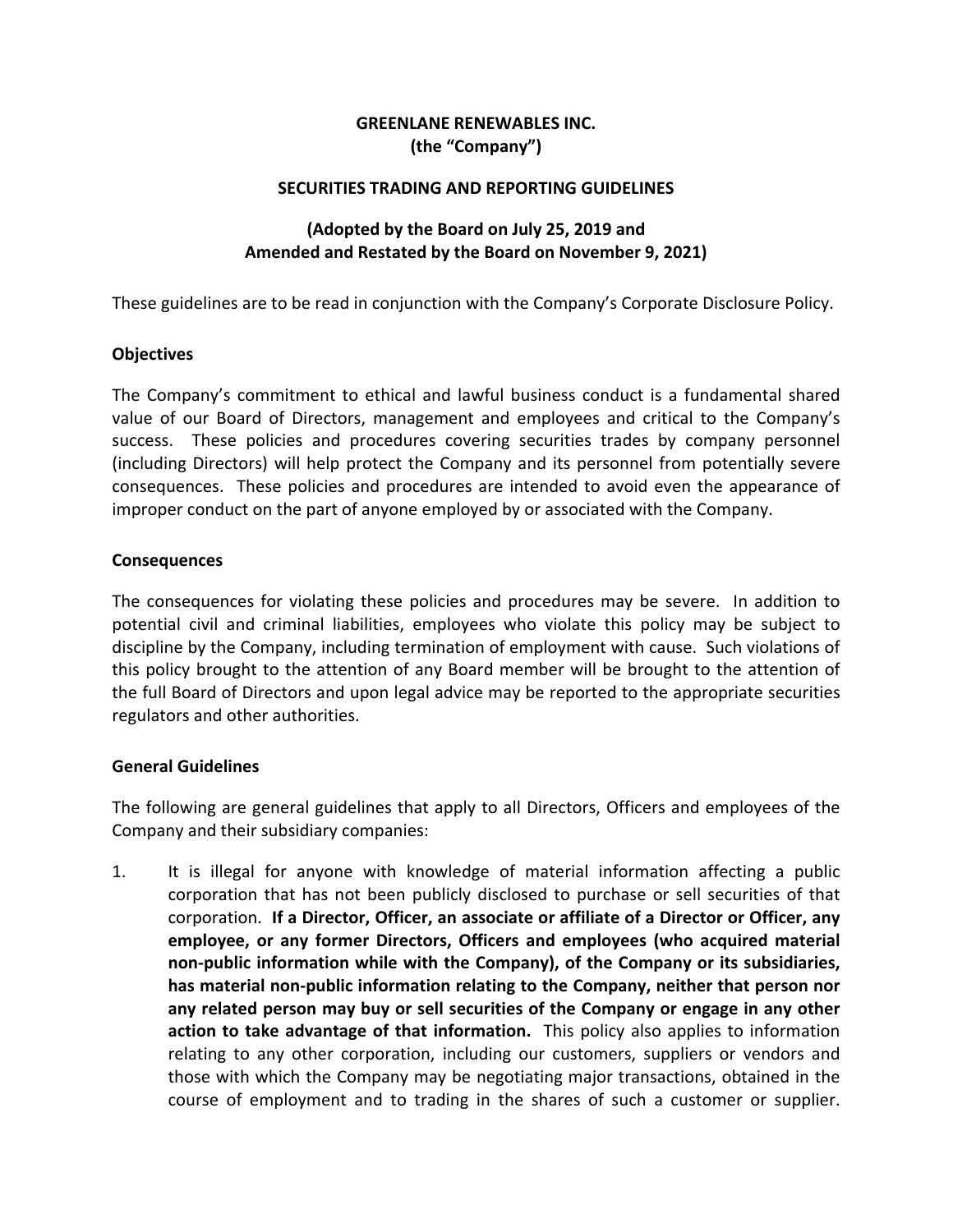Information that is not material to the Company may nevertheless be material to one of these other companies.

Material information is any information relating to the business and affairs of the Company that results in, or would reasonably be expected to result in a significant change in the market price or value of the Company's securities or that would reasonably be expected to have a significant influence on a reasonable investor's investment decisions. In short, any information that could reasonably affect the price of stock should be considered material.

Information that will likely be regarded as material includes: annual or quarterly financial results; projections of future earnings or losses; a significant change in earnings or earnings projections, news of a proposed merger, acquisition or tender offer; news of a significant purchase or sale of assets or the purchase or disposition of a division or subsidiary; changes in dividend policies or the declaration of a stock split or the offering of additional securities; changes in management; significant new products; impending bankruptcy or financial or liquidity problems; major litigation or regulatory sanctions; and the gain or loss of a substantial customer or supplier. Either positive or negative information may be material.

If in doubt as to whether or not you possess material information, please contact the Corporate Secretary regarding your thoughts; the Corporate Secretary will be able to provide their personal guidance to your situation, but the final judgment of material information rests with the individual regardless of advice or opinions provided.

2. It is also illegal for anyone to inform any other person of material non‐public information (tipping), except in the necessary course of business. **Insiders and employees with knowledge of confidential or material information about the Company or counter‐parties in negotiations of potentially material transactions are prohibited from trading securities of the Company or any counter‐party until the information has been fully disclosed and a reasonable period has passed for the information to be widely disseminated to the public.**

All Directors, Officers (including the Chair, President, any Vice‐President, the Corporate Secretary or any other individual who performs a similar function) of the Company and subsidiaries of the Company, and any person or corporation that beneficially owns or exercises control or direction over 10% or more of the shares of the Company is an insider of the Company.

3. Posting material, non‐public information, or making statements or recommendations based on material non‐public information, on any Internet website, electronic bulletin board, Internet message board, Internet chat room, or other similar form of electronic communication, can also constitute tipping under the securities laws. Because of the high potential for improper or premature disclosure of material, non‐public information posed by these activities and the resulting liability under the securities laws for the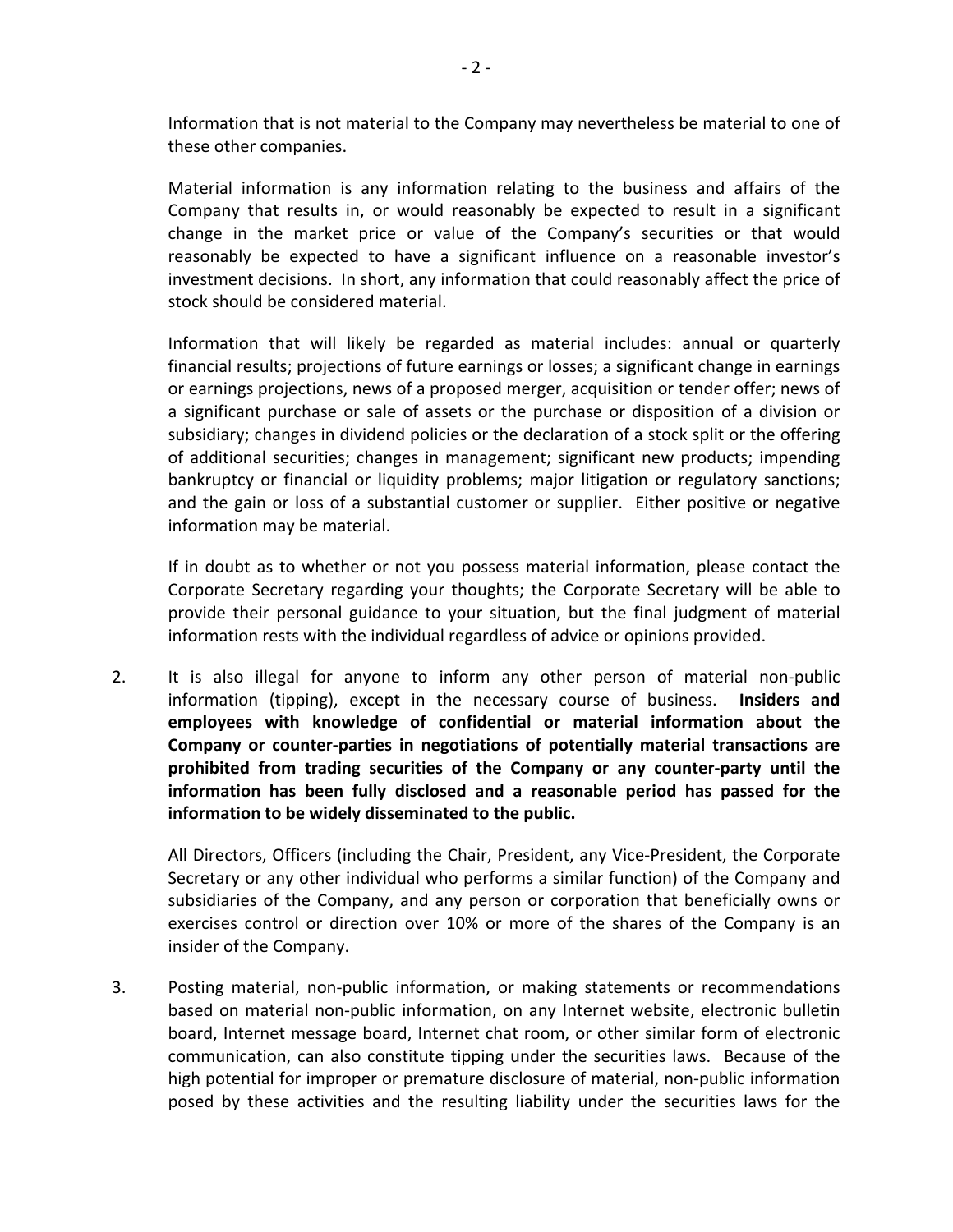employee and the Company, **no Director, Officer or employee may post any information about the Company, its business plans, its employees or directors, or its customers, suppliers or vendors, nor engage in any discussions with other parties about the Company, its business plans, its employees or directors, or its customers, suppliers or vendors, on any of these forums**. Furthermore, employees should notify the Company's Corporate Secretary if they are aware of such activities by any other employee.

- 4. It is also improper for a Director, Officer or employee to buy or sell securities of the Company immediately after the Company has made a public announcement of material information, including earnings releases. Because the Company's stockholders and the investing public should be afforded time to receive the information and act upon it, **no Director, Officer or employee should engage in any transactions involving Company shares until two full business day after such information has been released**. Thus, if an announcement were made after the market closes on a Monday, Thursday would be the first day on which you could trade. If an announcement were made before the market opens on a Friday, Tuesday would be the first day you could trade.
- 5. To minimize the risk of liability on the part of the Company and its personnel for violations of the foregoing insider trading restrictions, the Company has established a period relating to the Company's earnings during which the Company's Directors, Officers and employees should not buy or sell shares, or exercise options, under any circumstances. **No Director, Officer or employee should engage in any transactions involving Company shares during the black‐out period.**

**A black‐out period begins one month before the release of quarterly financial information and ends, unless provided by the Board, two full business days following the public release of the Company's financial results for that quarter.**

**However, for the purpose of determining the date of an award grant under the Company's Omnibus Incentive Plan dated June 23, 2021 (the "Plan"), the blackout period begins one month before the release of quarterly financial information and ends following the public release of the Company's financial results for that quarter. The additional two full business days referred to in the previous paragraph is already provided for in the Plan and therefore does not need to be duplicated in these guidelines.**

## **Black‐out Periods and Confidential Information**

Black‐out periods may be prescribed from time to time by the Company, as a result of special circumstances when insiders would be precluded from trading in its securities. All parties with knowledge of such special circumstances should be covered by the black-out period. These parties may include external advisors such as legal counsel, investment bankers, investor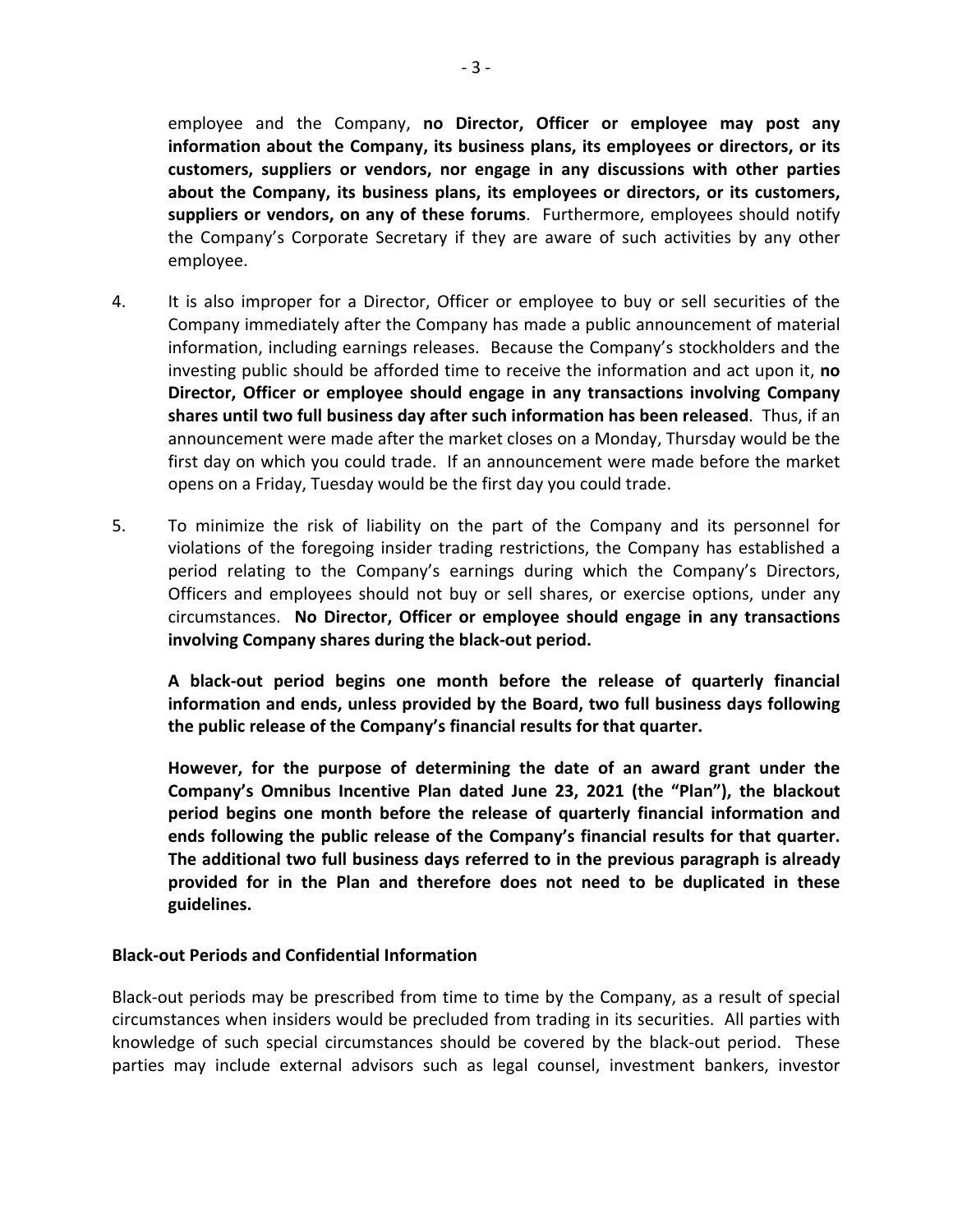relations consultants and other professional advisors, and counter‐parties in negotiations of material potential transactions.

- 1. The Company observes quarterly quiet periods, during which no earnings guidance or comments with respect to the current quarter's operations or expected results will be provided to analysts, investors or other market professionals. The quiet period begins five business days after the quarterly financial close date and ends following the public release of the Company's financial results for that quarter. During a quiet period, the Company may restrict meetings or telephone contacts with analysts and investors, but will respond to unsolicited inquiries concerning matters of historical fact. If the Company is invited to participate, during a quiet period, in investment meetings or conferences organized by others, the Company will determine, on a case-by-case basis, if it is advisable to accept these invitations. If accepted, extreme caution will be exercised to avoid selective disclosure of any material, non‐public information.
- 2. Employees of the Company should not discuss inside information in public places where it can be overheard such as elevators, restaurants, taxis and airplanes. Such information should be divulged only to persons having a need to know it in order to carry out their job responsibilities. To avoid even the appearance of impropriety, Directors, Officers and employees should refrain from providing any advice or making recommendations regarding the purchase or sale of the Company's shares. Use particular caution when receiving inquiries from securities analysts, companies in the same business as the Company and members of the press. All such inquiries should be handled by offering no comment on the matter and by referring the inquirer to the Company's investor relations area of its website or the Corporate Secretary.

To prevent the misuse or inadvertent disclosure of material information, the following procedures should be observed at all times:

- 1. Documents and files containing confidential information should be kept in a safe place, with access restricted to individuals who "need to know" that information in the necessary course of business. Code names for confidential projects should be used if necessary.
- 2. Confidential matters should not be discussed in places where the discussion may be overheard, such as elevators, hallways, restaurants, airplanes or taxis.
- 3. Confidential documents should not be read or displayed in public places and should not be discarded where others can retrieve them.
- 4. Employees must ensure they maintain the confidentiality of information in their possession outside of the office as well as inside the office.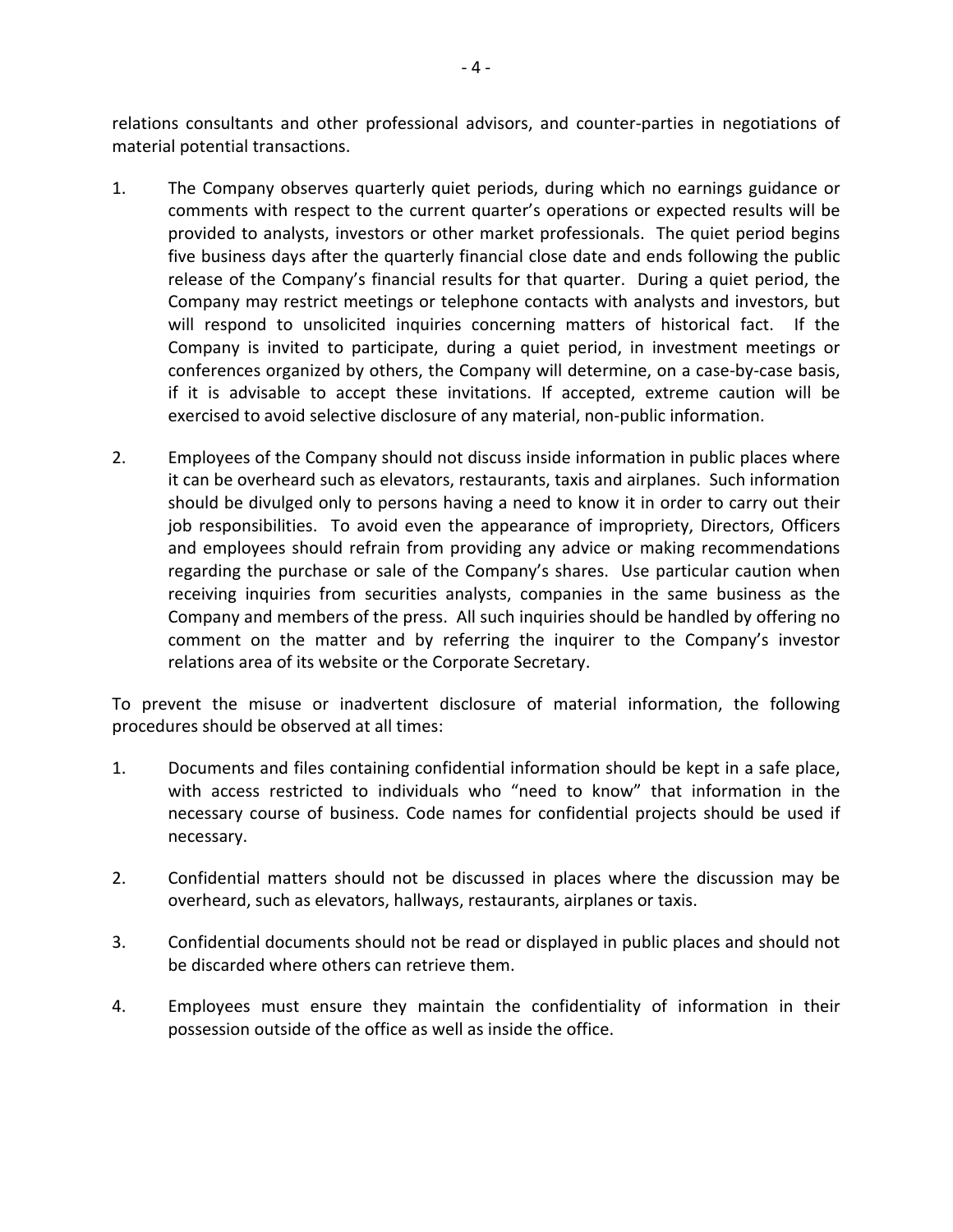- 5. Transmission of documents by electronic means, such as by fax, e-mail or directly from one computer to another, should be made only where it is reasonable to believe that the transmission can be made and received under secure conditions.
- 6. Unnecessary copying of confidential documents should be avoided and documents containing confidential information should be promptly removed from conference rooms and work areas after meetings have concluded. Extra copies of confidential documents should be shredded or otherwise destroyed.
- 7. Access to confidential electronic data should be restricted through the use of passwords.
- 8. Because we believe it is improper and inappropriate for any Company personnel to engage in short-term or speculative transactions involving Company stock, Directors, Officers and employees should not engage in any of the following activities with respect to securities of the Company:
	- (a) trading in securities on a short-term basis any Company shares purchased by any personnel in the open market should be acquired with the mindset of holding the shares for a minimum duration of not less than six months and ideally longer, unless (in the case of employees who are not officers or directors) the sale results from personal emergency and the holding period is waived by the Company's Corporate Secretary;
	- (b) short sales or sales of borrowed securities of the Company. For purposes hereof, the short sale of Company shares as a method of facilitating the exercise of a valid option granted by the Company shall be deemed not to be a short sale under paragraph (a) above. Before selling short against an option, the holder of the option should bring the proposed transaction to the attention of the Company's Chief Executive Officer or Chief Financial Officer so as to ensure the transaction is treated properly; or
	- (c) buying or selling puts or calls on the Company's securities.

## **Additional Guidelines for Directors and Officers**

In addition to the above general guidelines, the following guidelines apply to all Directors and Officers of the Company:

1. **Directors and Officers should consult with the Chairman of the Board or the Corporate Secretary of the Company for all trading activities.** This consultation is intended to provide an additional review of current business initiatives to ensure that trading does not occur while material non‐public information exists.